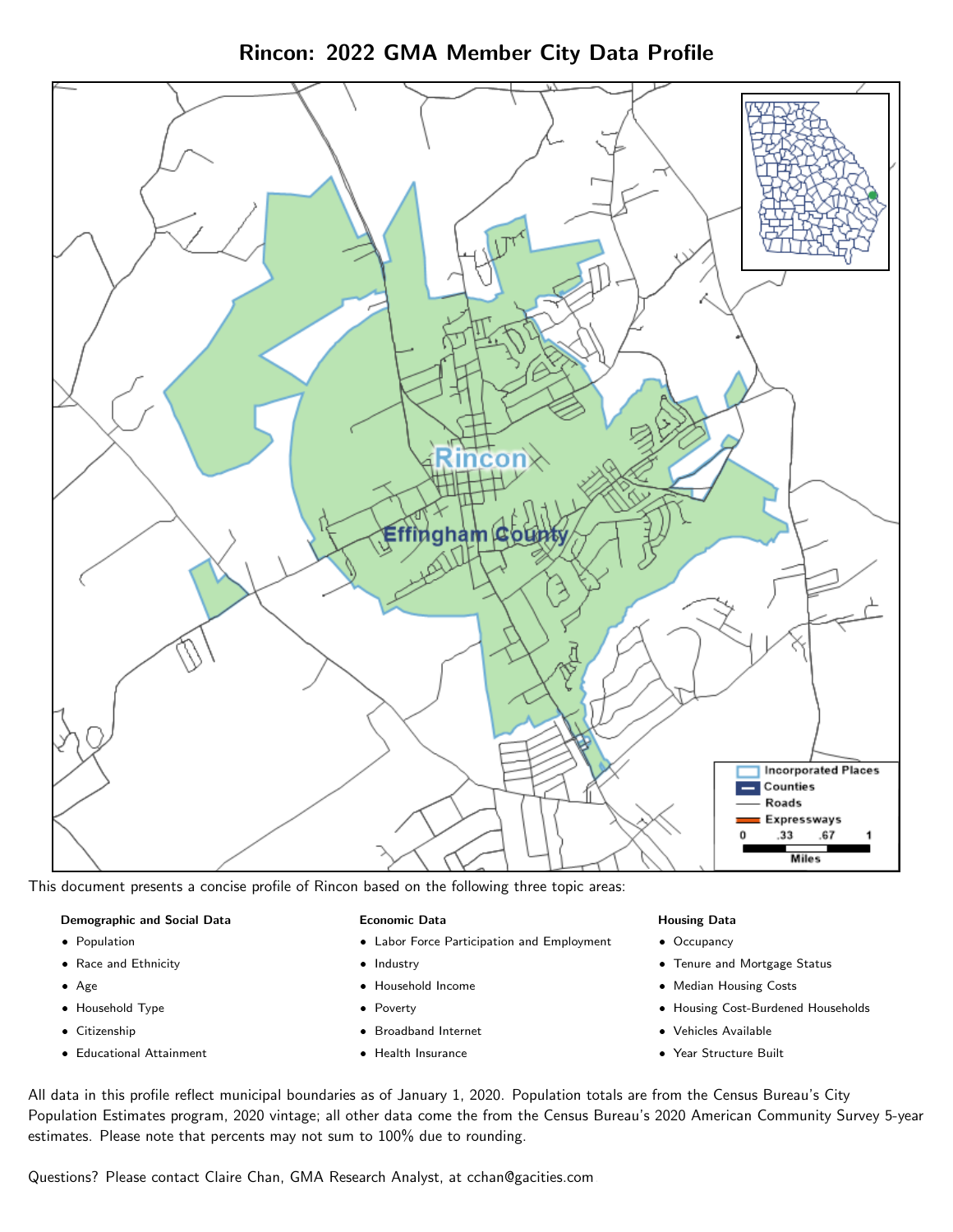# Rincon: Demographic and Social





**Citizenship** 



Source: American Community Survey, 2020 5-year estimates, table B05002 Source: American Community Survey, 2020 5-year estimates, table B15002

Race and Ethnicity



Source: U.S. Census Bureau, City Population Estimates, 2020 vintage Source: American Community Survey, 2020 5-year estimates, table B03002

## Household Type



Source: American Community Survey, 2020 5-year estimates, table B01001 Source: American Community Survey, 2020 5-year estimates, table B11001

### Educational Attainment



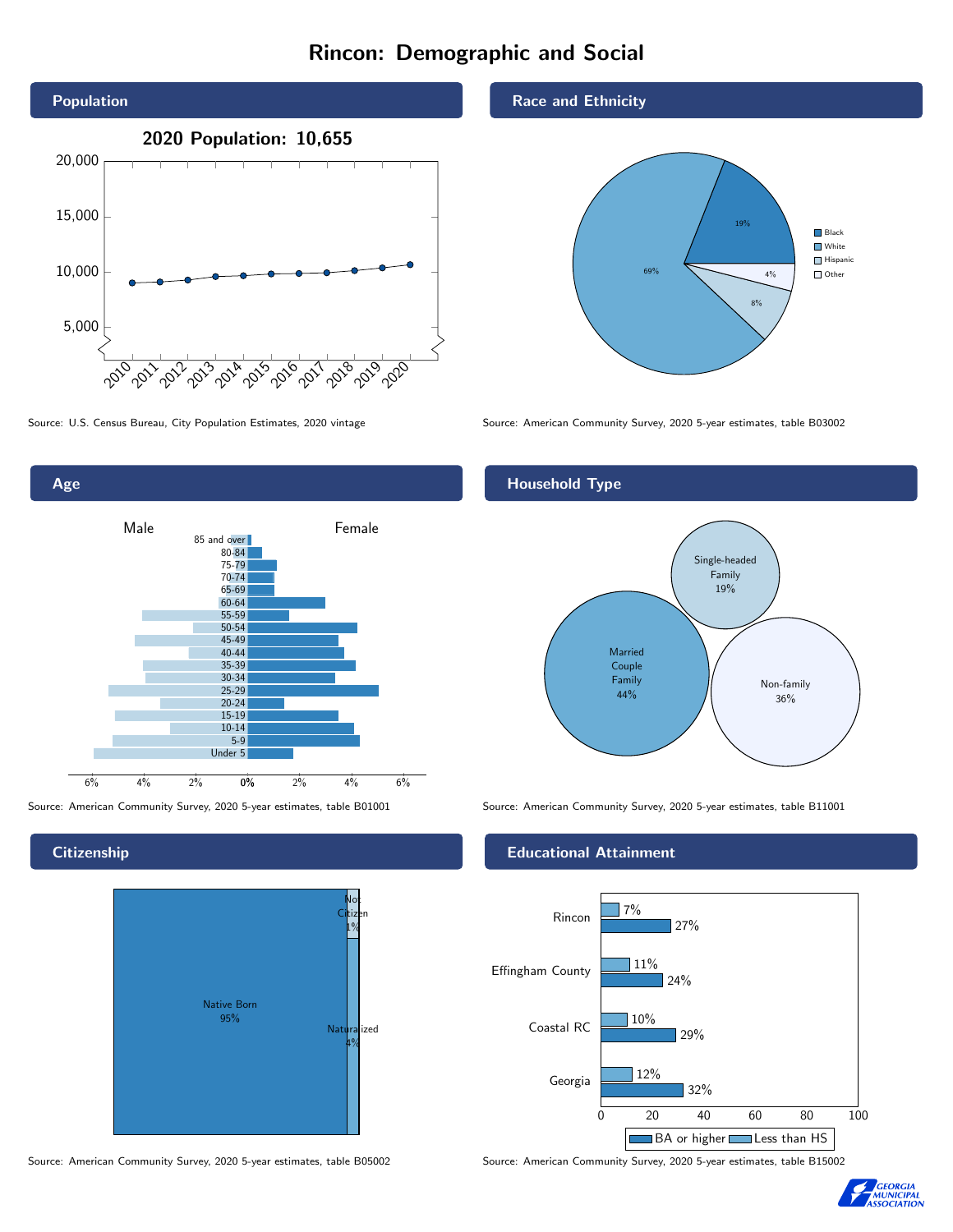# Rincon: Economic



Source: American Community Survey, 2020 5-year estimates, table B23001 Note: Unemployment rate is based upon the civilian labor force.

#### Industry

| Agriculture, forestry, fishing and hunting, and mining      | $1\%$ |
|-------------------------------------------------------------|-------|
| Construction                                                | 5%    |
| Manufacturing                                               | 19%   |
| <b>Wholesale Trade</b>                                      | $1\%$ |
| Retail Trade                                                | 6%    |
| Transportation and warehousing, and utilities               | 13%   |
| Information                                                 | $2\%$ |
| Finance and insurance, real estate, rental, leasing         | 5%    |
| Professional, scientific, mgt, administrative, waste mgt    | 6%    |
| Educational services, and health care and social assistance | 22%   |
| Arts, entertainment, recreation, accommodation, food        | 9%    |
| service                                                     |       |
| Other services, except public administration                | $4\%$ |
| Public administration                                       | 8%    |

Source: American Community Survey, 2020 5-year estimates, table C24030



Source: American Community Survey, 2020 5-year estimates, tables B19013 and B19025 Source: American Community Survey, 2020 5-year estimates, table B17010



### Poverty



## **Health Insurance**



Source: American Community Survey, 2020 5-year estimates, table B28002 Source: American Community Survey, 2020 5-year estimates, table B18135